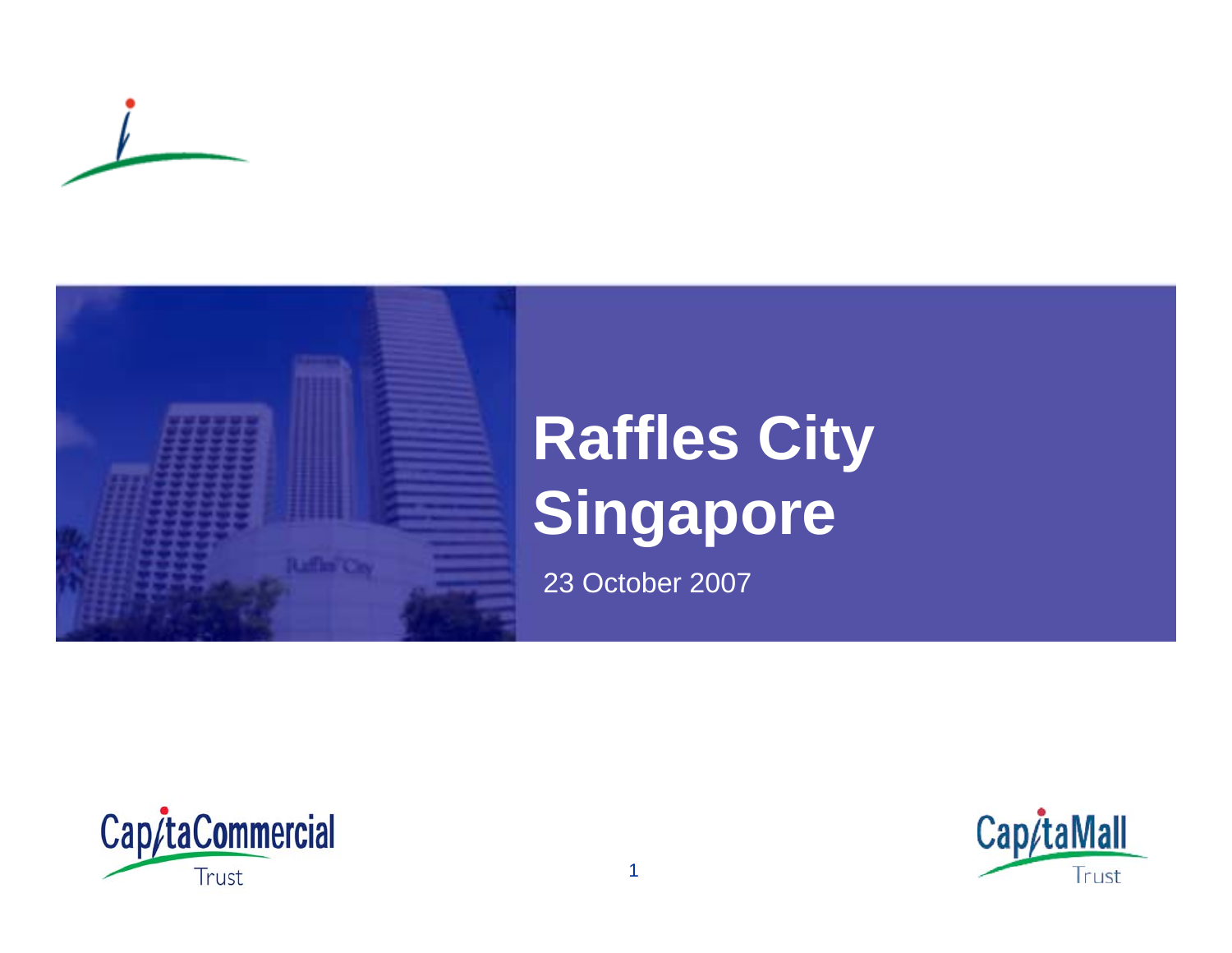## **3Q 2007 - RCS Trust**

|                            | 1 Jan 2007 to 30 Sep 2007       |                                         |                       |                                 |
|----------------------------|---------------------------------|-----------------------------------------|-----------------------|---------------------------------|
|                            | <b>CCT's 60% Interest</b>       | <b>RCS Trust</b>                        |                       |                                 |
|                            | <b>Actual</b><br><b>S\$'000</b> | Forecast <sup>1</sup><br><b>S\$'000</b> | Var.<br>$\frac{0}{0}$ | <b>Actual</b><br><b>S\$'000</b> |
| <b>Gross Revenue</b>       | 73,337                          | 68,855                                  | 6.5                   | 122,228                         |
| - Office                   | 11,570                          | 9,997                                   | 15.7                  | 19,283                          |
| - Retail                   | 29,025                          | 27,894                                  | 4.1                   | 48,375                          |
| - Hotel                    | 30,187                          | 29,243                                  | 3.2                   | 50,311                          |
| - Others                   | 2,555                           | 1,721                                   | 48.5                  | 4,259                           |
| <b>Net Property Income</b> | 52,823                          | 49,634                                  | 6.4                   | 88,038                          |

#### Note:

1. The forecast is based on management's forecast for the period 1 January 2007 to 30 September 2007. This, together with the forecast for the period 1 October 2007 to 31 December 2007, is the forecast shown in the Circular dated 15 August 2006 for the equity fund raising to acquire Raffles City



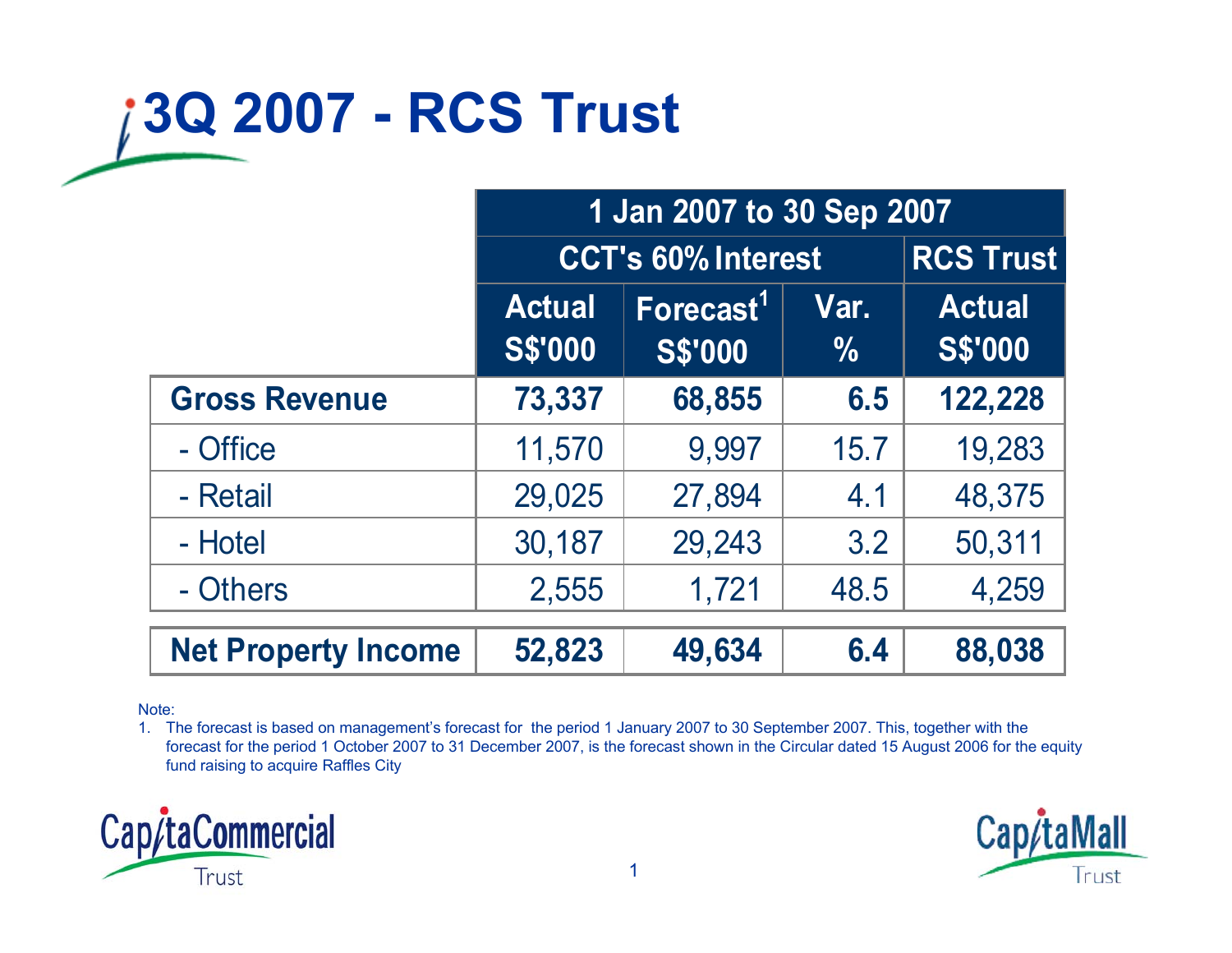### **Raffles City Occupancy and Renewals/New Lease**

#### **Renewals and New Leases committed (1 Jan to 30 Sep 2007)**

|                                               | <b>Renewed/New</b><br>Leases as at                                 | <b>Increase in Rental Rates</b><br><b>VS</b>           |                                                   | <b>Committed</b>                         |
|-----------------------------------------------|--------------------------------------------------------------------|--------------------------------------------------------|---------------------------------------------------|------------------------------------------|
|                                               | 30 Sep 2007<br>(% of Office &<br><b>Retail NLA)</b><br>$(sq \, m)$ | <b>Forecast</b><br><b>Rental</b><br>Rates <sup>1</sup> | <b>Preceding</b><br><b>Rental</b><br><b>Rates</b> | <b>Occupancy</b><br>as at 30 Sep<br>2007 |
| <b>Raffles City Tower</b>                     | 10,445<br>$(15.8\%)$                                               | 57.1%                                                  | 77.0%                                             | 100.0%                                   |
| <b>Raffles City</b><br><b>Shopping Centre</b> | 12,418<br>$(18.8\%)$                                               | 9.0%                                                   | 20.1%                                             | 100.0%                                   |
| <b>Weighted Average</b>                       | 22,863<br>$(34.7\%)$                                               | 23.9%                                                  | 37.5%                                             | 100.0%                                   |

#### Note:

1. The forecast is based on management's forecast for the period 1 January 2007 to 30 September 2007. This, together with the forecast for the period 1 October 2007 to 31 December 2007, is the forecast shown in the Circular dated 15 August 2006 for the equity fund raising to acquire Raffles City



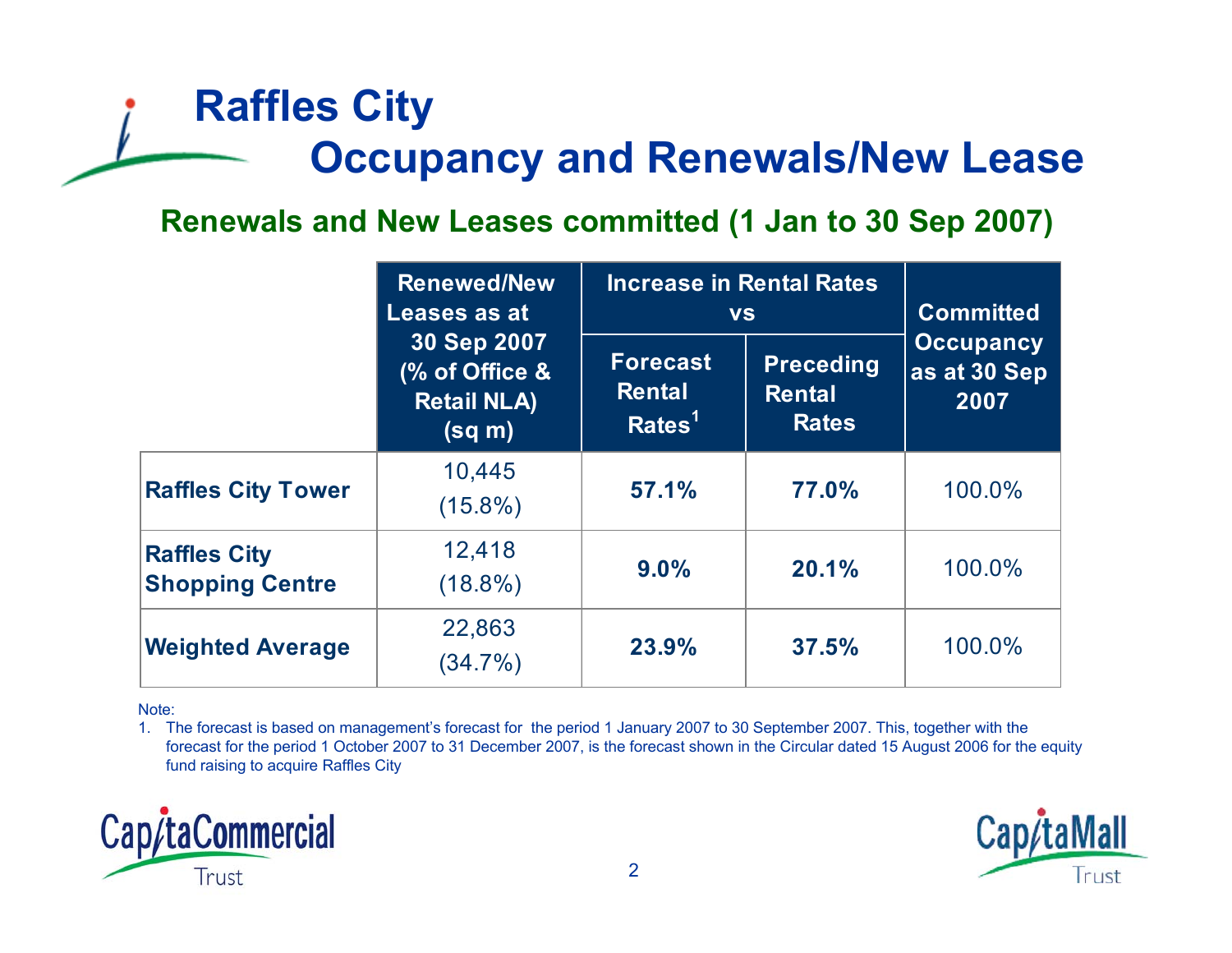## **Raffles City Lease Expiry Profile**

#### **Leases up for Renewal (By Gross Rental Income) as at 30 Sep 2007**



- 1. Excluding turnover rent
- 2. The hotels and convention centre master lease at Raffles City is on a 20-year lease commencing from 7 November 1996



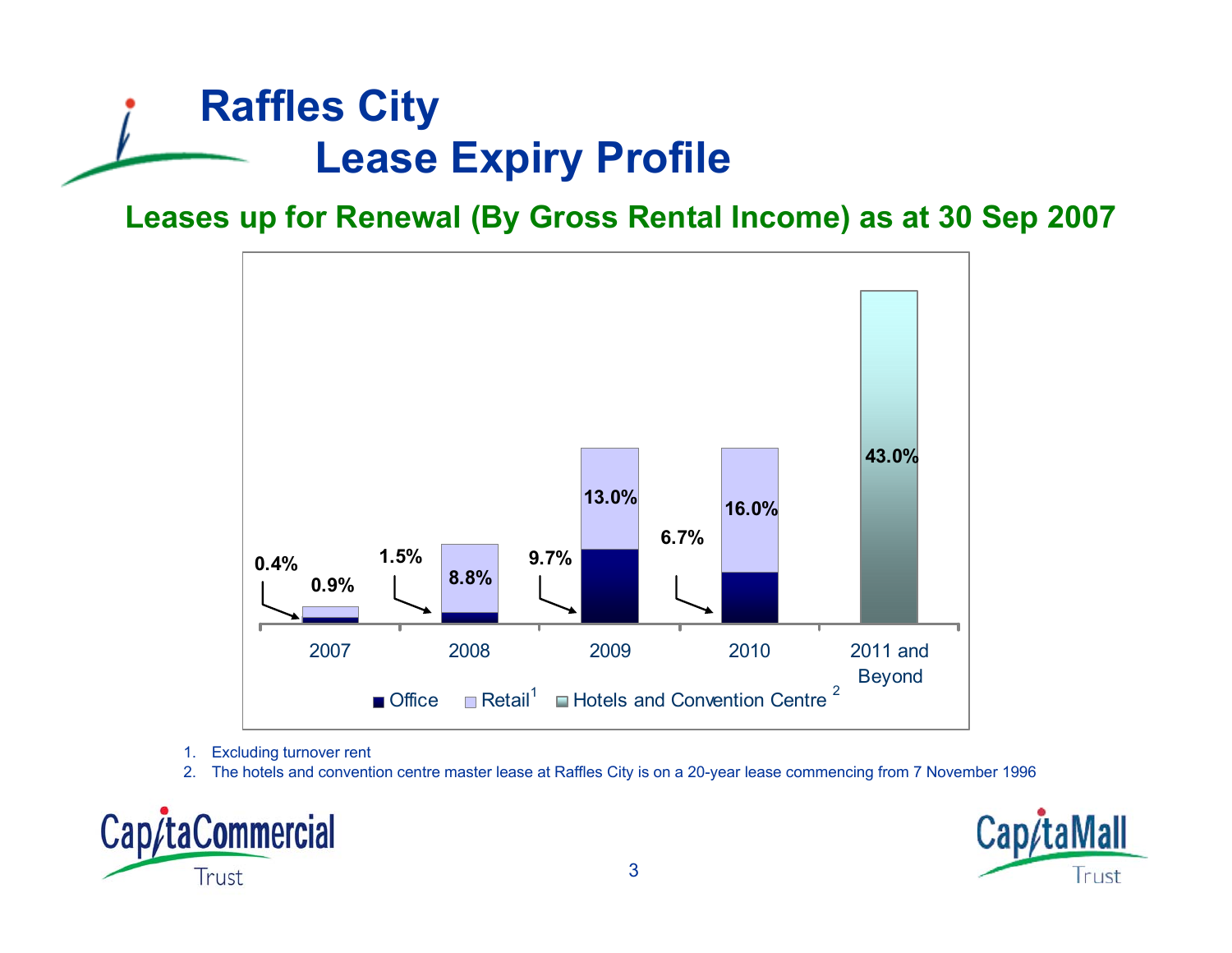#### **Raffles City Tower**

**60% of Office Leases up for Renewal in 2008 & 2009**

#### **Leases up for Renewal (By Gross Rental Income) as at 30 Sep 2007**





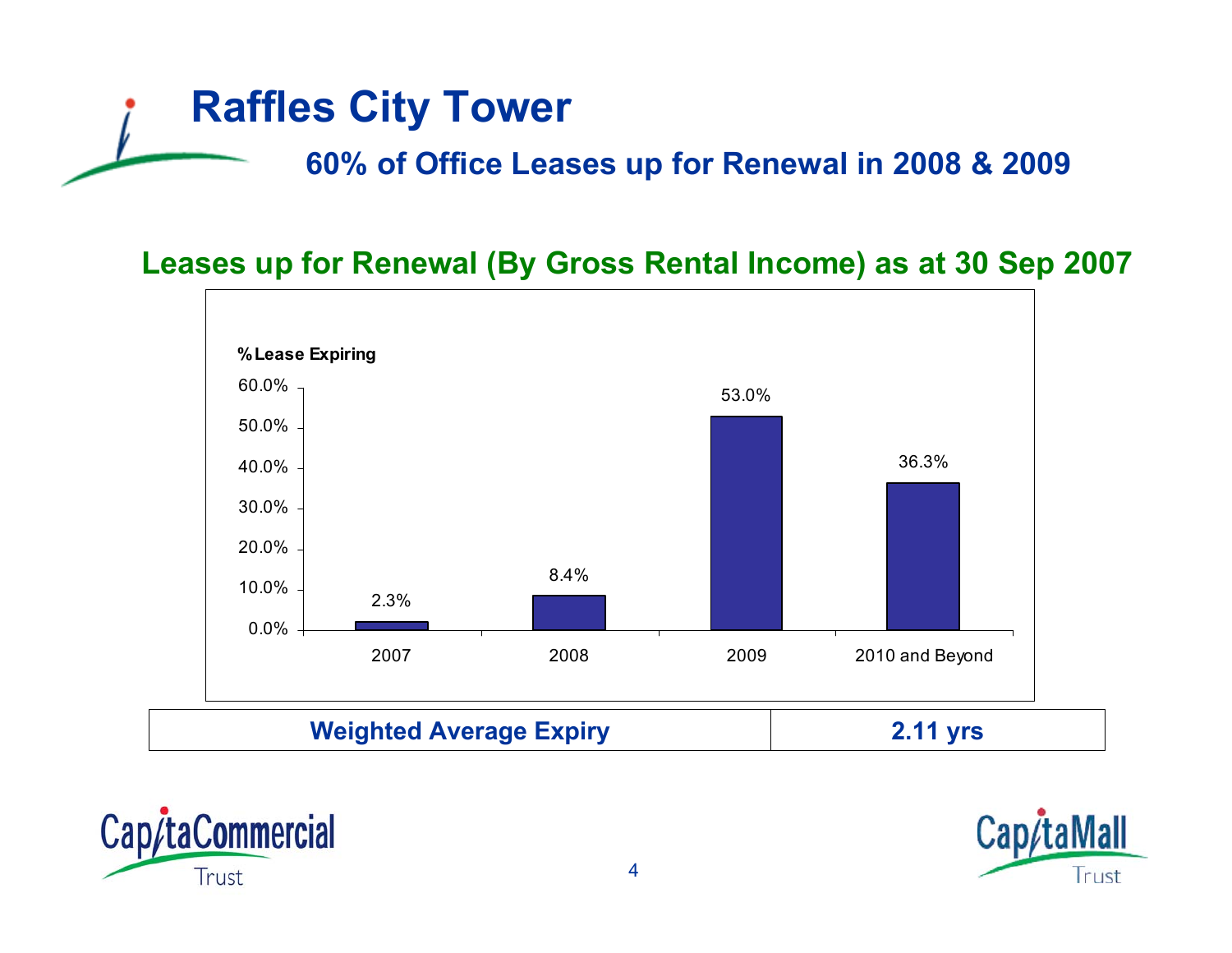#### **Raffles City Shopping Centre**

**56% of Retail Leases Up for Renewal in 2008 and 2009**

**Leases up for Renewal (By Gross Rental Income1) as at 30 Sep 2007**



Note:

1. Excluding turnover rent



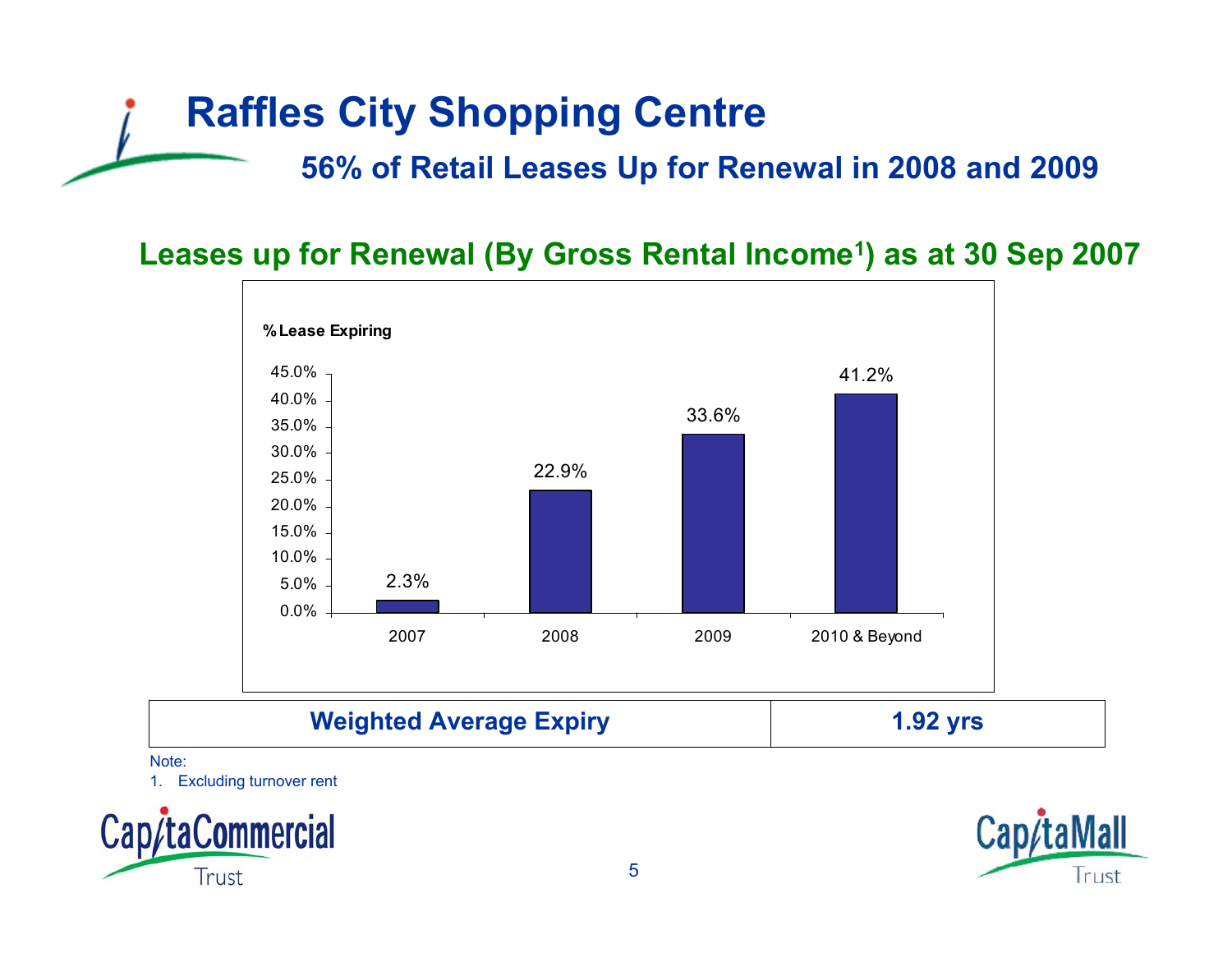

## **Raffles City**

## **Phase 1 Asset Enhancement Work Update**



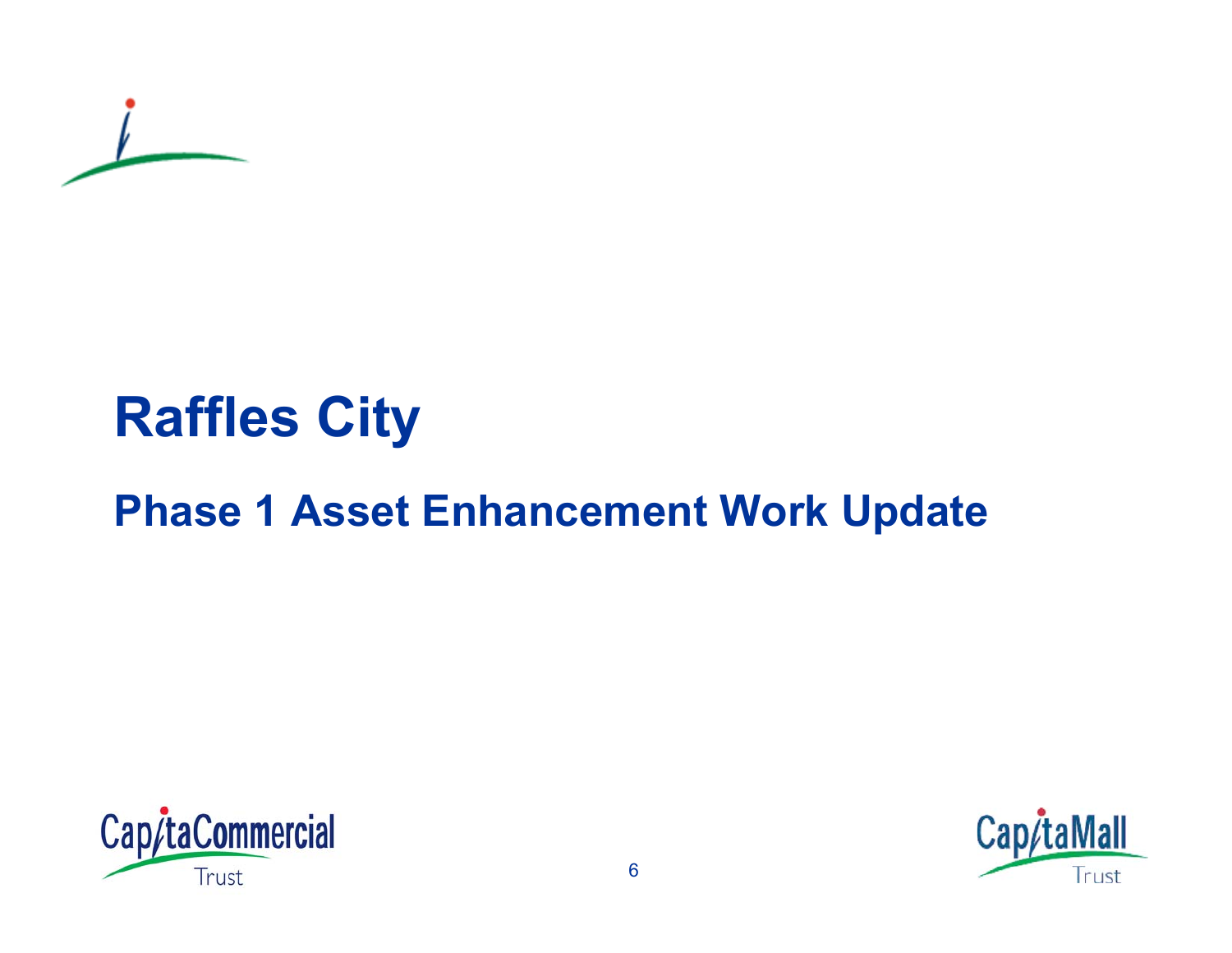### **Raffles City Phase 1 AEI 99% Committed**

| Net Lettable Area    | 40,307 sq ft or 11.5% |
|----------------------|-----------------------|
| <b>Gross Revenue</b> | S\$10.0 million p.a.  |
| Return on Investment | $12.0\%$              |

F Create additional 40,307 sq ft of retail lettable area and extend retail footprint from 352,088 sq ft to 392,395 sq ft

- Creation of 3-storey island podium block in atrium
- Extension of Basement 1 Marketplace through conversion of car park lots
- Extension of lease lines and reconfiguration of retail spaces at levels 1 and 2
- F Decant approximately over 65,000 sq ft of mechanical and equipment space from Basements 1 to 3



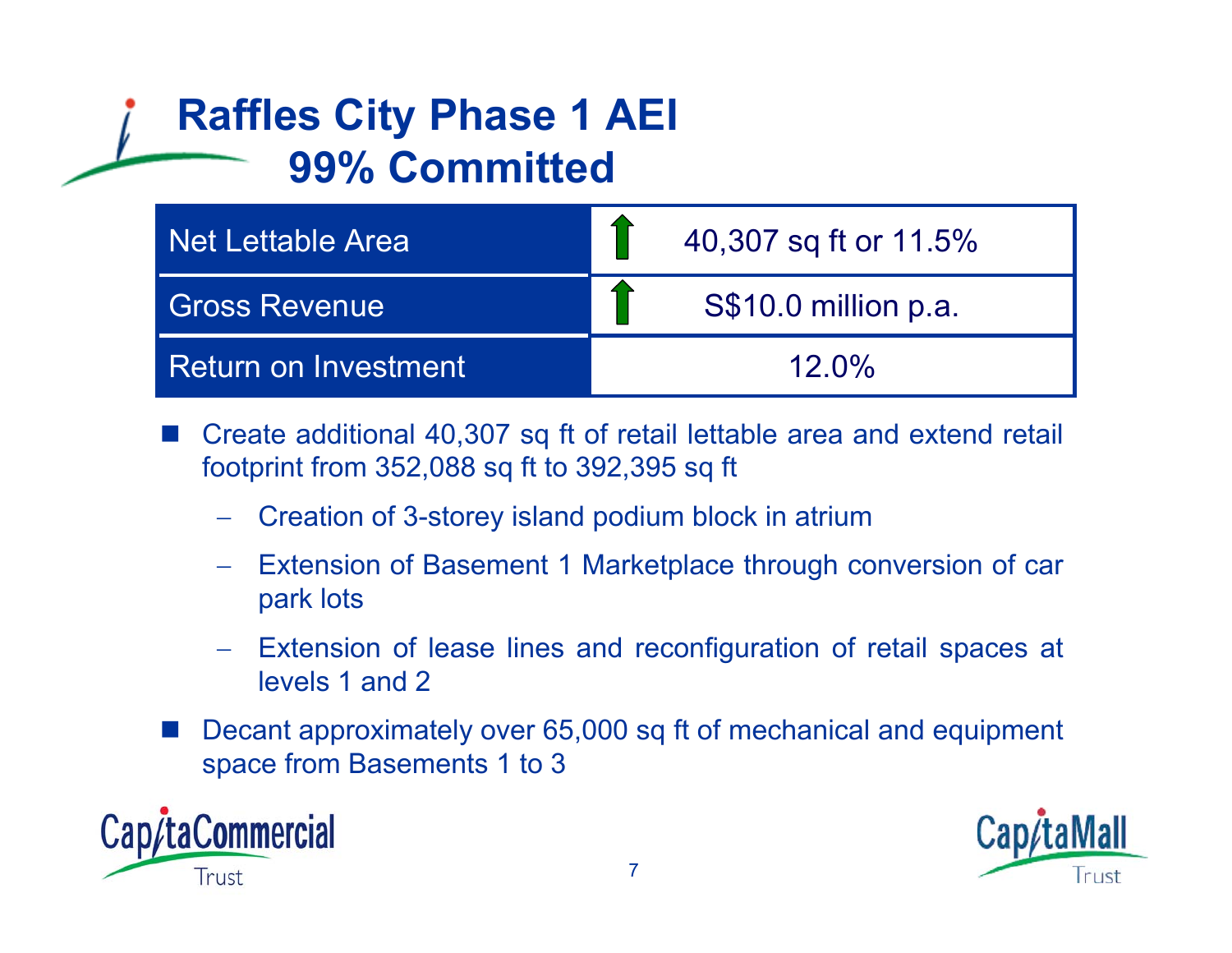#### **Raffles City Phase 1 AEI Basement 1 – 98% Committed**





Trust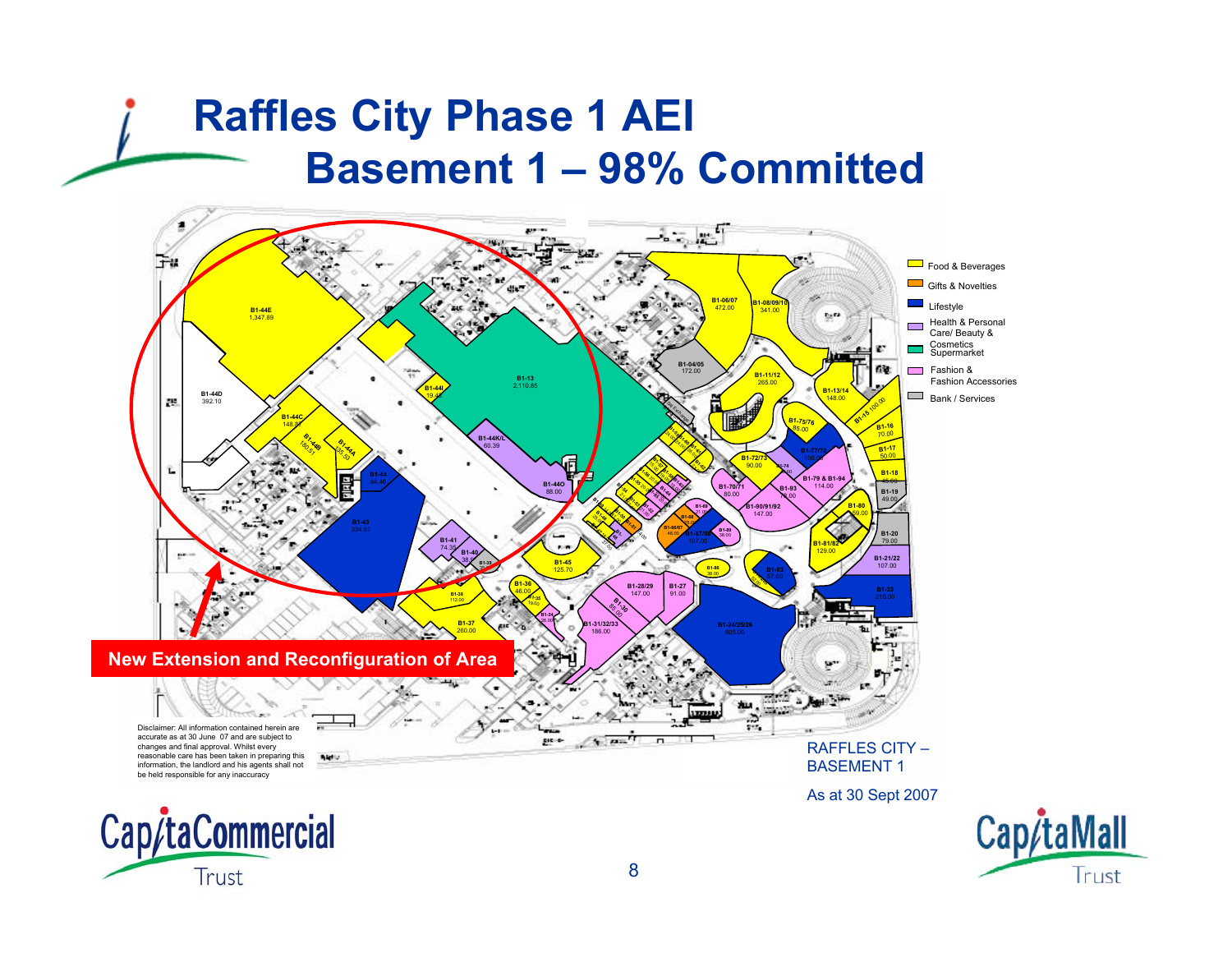### **Raffles City Phase 1 AEI Basement 1 - Tenants Committed**



#### **Committed Tenants**

**Watsons** Unity NTUC Healthcare The Cocoa Trees **Streets** Secret Garden M1 Katrina Holdings Jason's Market Place Japanese Marche InQBox GNC FotoHubEu Yan Sang Epi'd'or City Chain BreadTalk Silver



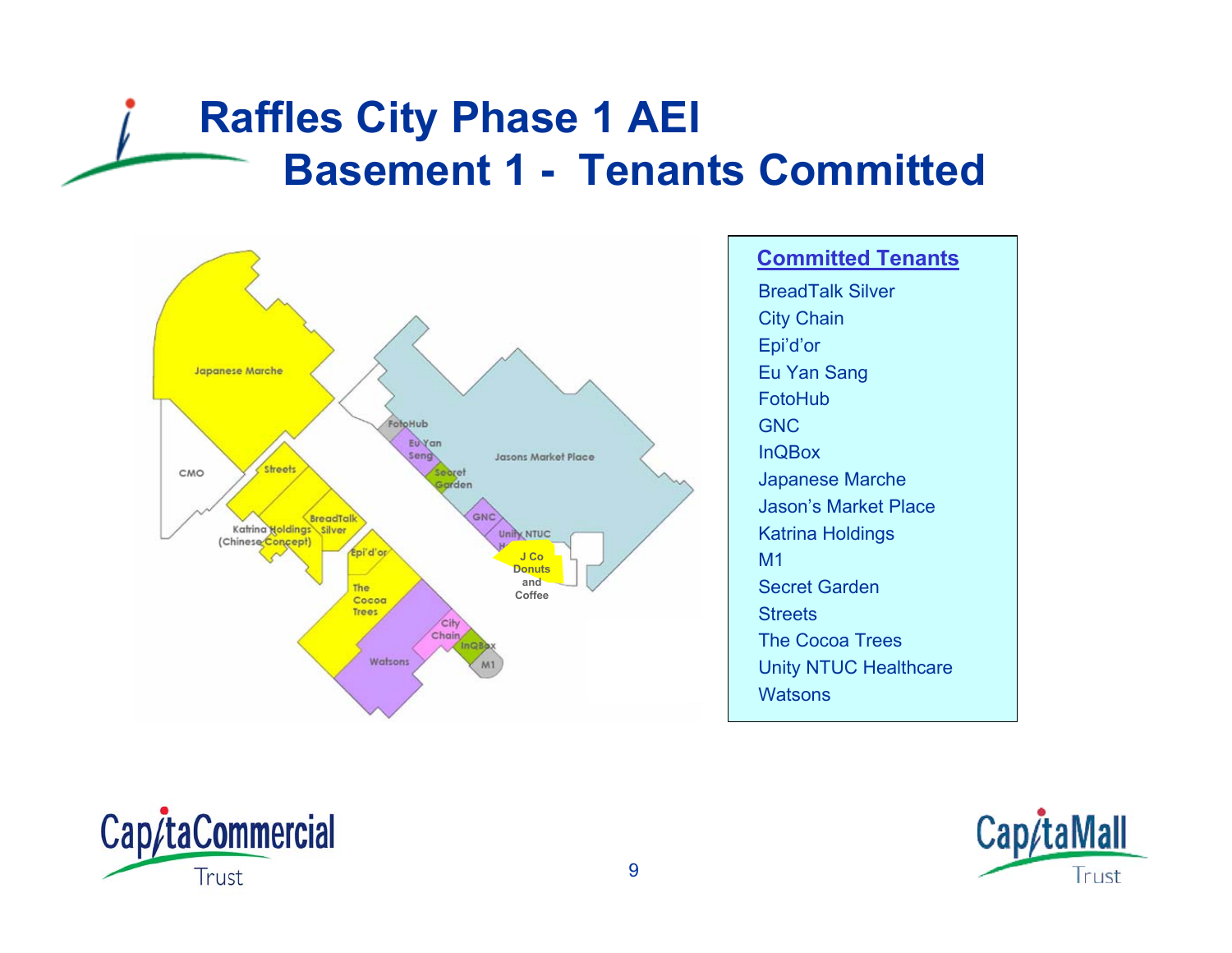#### **Raffles City Phase 1 AEI Level 1 – 98% Committed**



10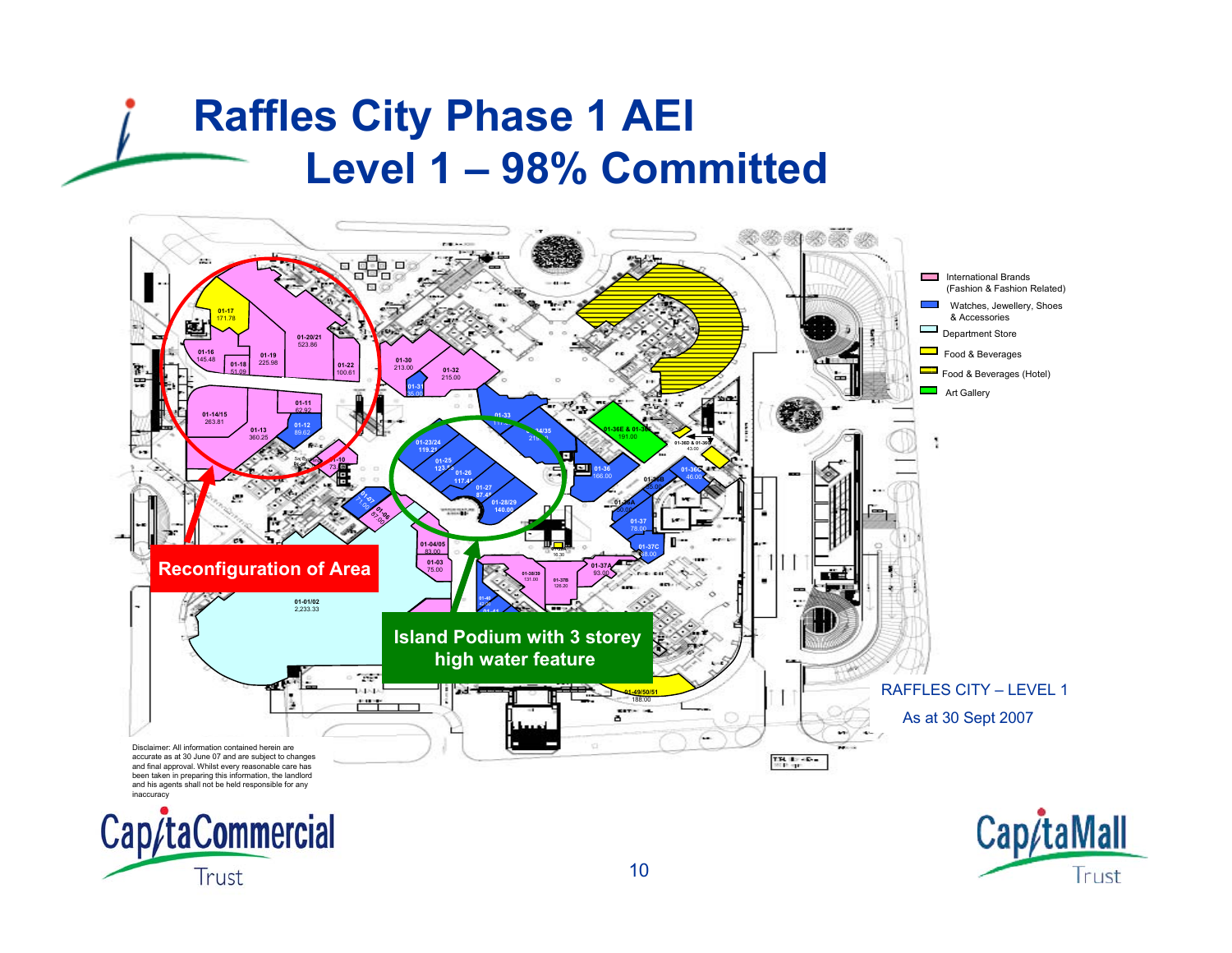### **Raffles City Phase 1 AEI Level 1 – International Tenants Committed**

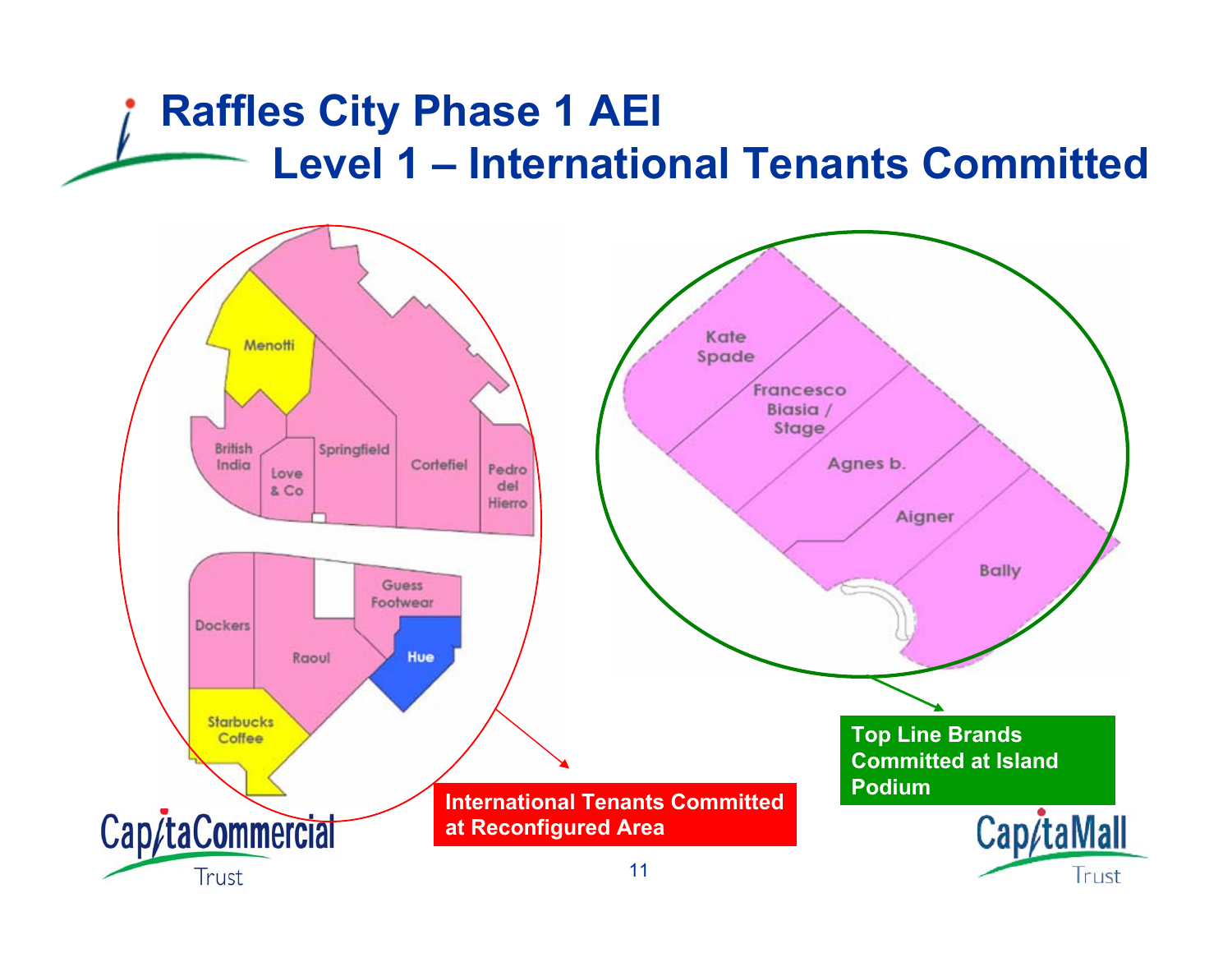### **Raffles City Phase 1 AEI Proposed 3-Storey Island Podium Block**

**3-storey high water feature integrated into the design of the island podium will serve as an iconic focal point of Raffles City**











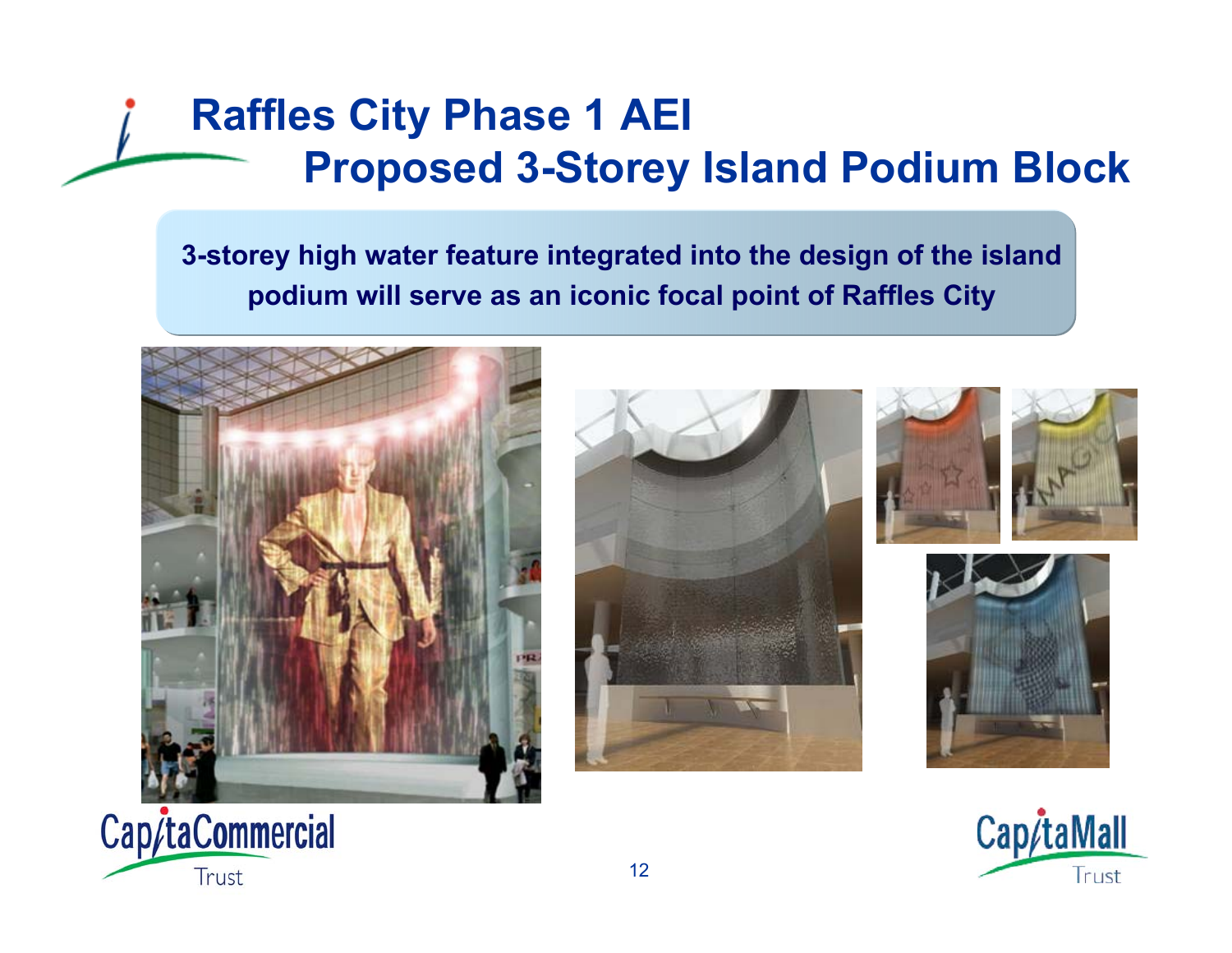#### **Raffles City Phase 1 AEI Level 2 - 100% Committed**



Trust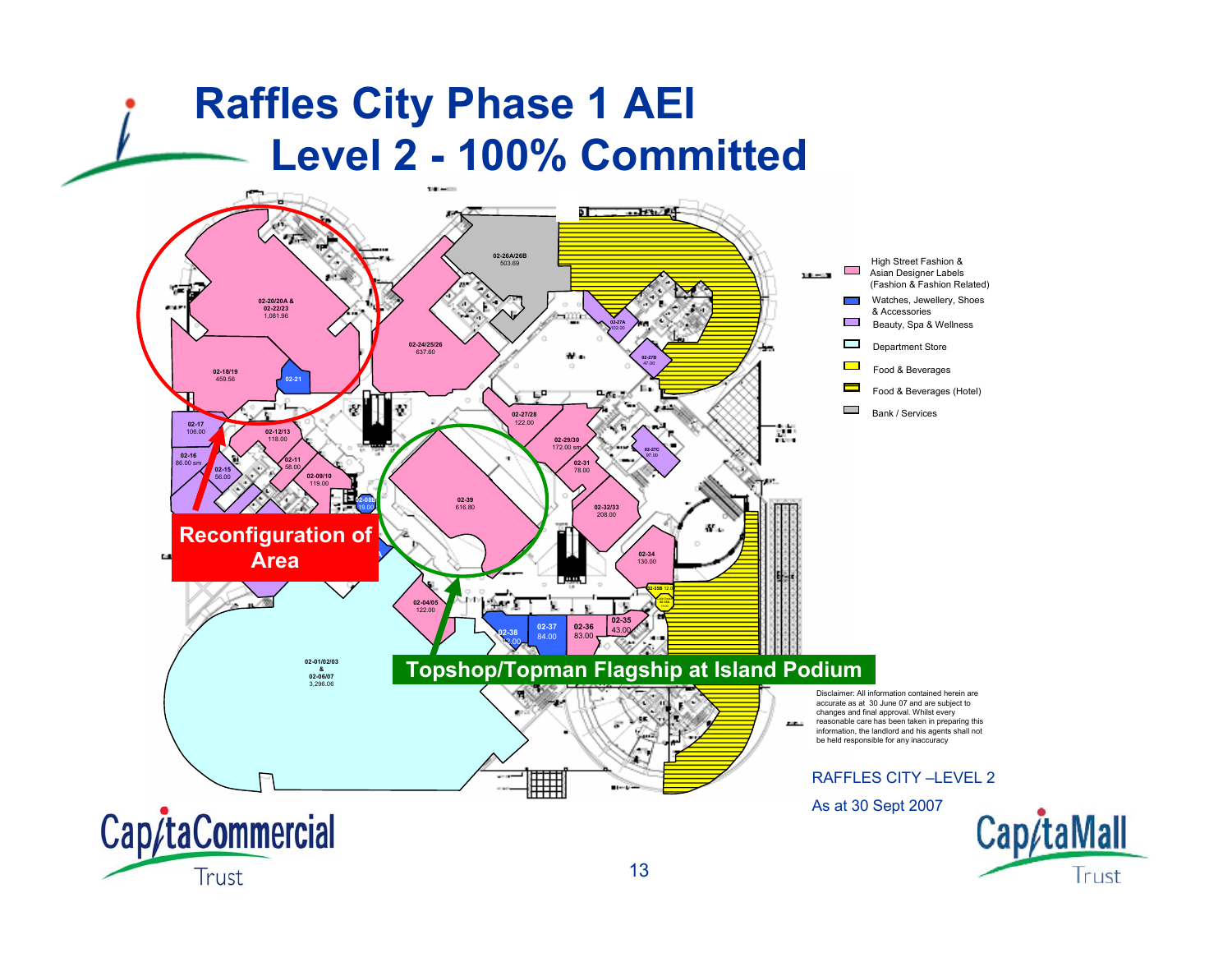### **Raffles City Phase 1 AEI 99% Committed**

#### **Achieved incremental revenue of S\$10.0<sup>1</sup> million per annum after completion of Phase 1 AEI Works**

|                                  | <b>Net Lettable Area (sq ft)</b> |                        | Increase in     | <b>Leasing Status:</b>             |                                                       |
|----------------------------------|----------------------------------|------------------------|-----------------|------------------------------------|-------------------------------------------------------|
| <b>Level</b>                     | <b>Before AEI</b>                | After AEI <sup>2</sup> | <b>Variance</b> | <b>Gross Revenue</b><br>S\$'mil pa | % of Space with<br><b>Offers Received<sup>3</sup></b> |
| <b>Basement 1</b>                | 89,568                           | 115,764                | $+26,196$       | $+$ \$4.49 mil                     | 98%                                                   |
| Level 1                          | 79,955                           | 85,829                 | $+ 5,874$       | $+$ \$3.01 mil                     | 98%                                                   |
| <b>Level 2</b>                   | 88,873                           | 97,110                 | $+8,237$        | $+$ \$2.50 mil                     | 100%                                                  |
| <b>Level 3</b>                   | 93,692                           | 93,692                 | ٠               |                                    |                                                       |
| <b>Total</b>                     | 352,088                          | 392,395                | $+40,307$       | $+$ \$10.0 mil $_1$                | 99%                                                   |
| <b>Average Rental</b><br>(psfpm) | S\$14.55                         | S\$15.17               | $+$ S\$0.62     |                                    |                                                       |



Notes:

After adjusted for potential loss of car park income of S\$200k per annum

2. Estimated as at 30 September 2007

143. Based on offers received for the AEI units as at 30 September 2007

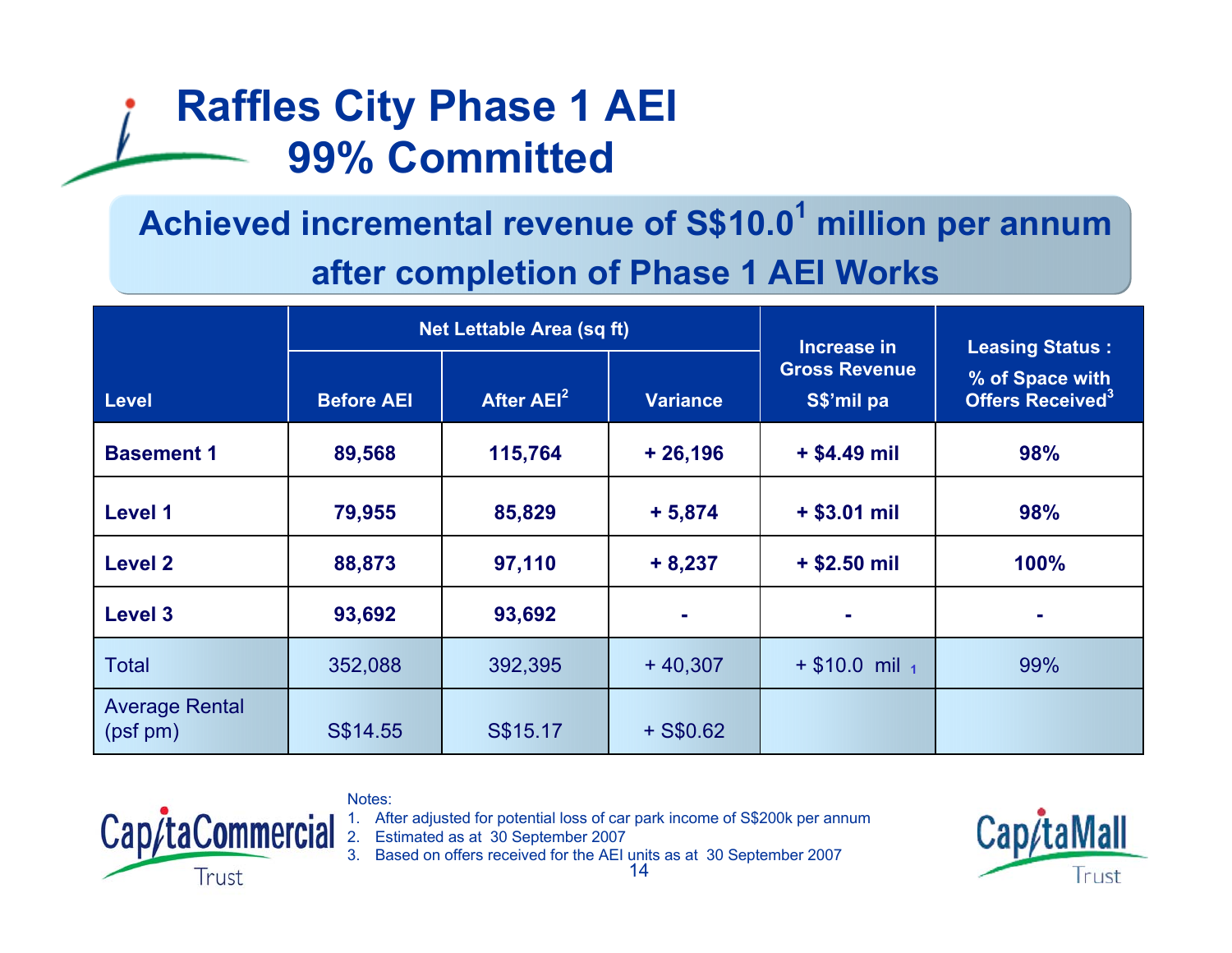### **Raffles City Value Creation of Phase 1 AEI**

| <b>Capital Expenditure</b> | <b>Start Date</b> | <b>Completion Date</b> |
|----------------------------|-------------------|------------------------|
| S\$62.4 million            | 2nd Quarter 2007  | 4th Quarter 2007       |

| <b>Gross Revenue</b><br>(net of rental loss from car park income)    |    | S\$10.0 million |
|----------------------------------------------------------------------|----|-----------------|
| <b>Net Property Income</b>                                           |    | S\$7.5 million  |
| <b>Capital Expenditure</b>                                           |    | S\$62.4 million |
| <b>Return on Investment</b>                                          |    | 12.0%           |
| <b>Capital Value of AEI</b><br>(assumed at 5.5% capitalisation rate) |    | S\$136 million  |
| Increased in Value (net of investment cost)                          |    | S\$73.7 million |
| ap/taCommercial                                                      |    |                 |
| Trust                                                                | 15 | Trust           |